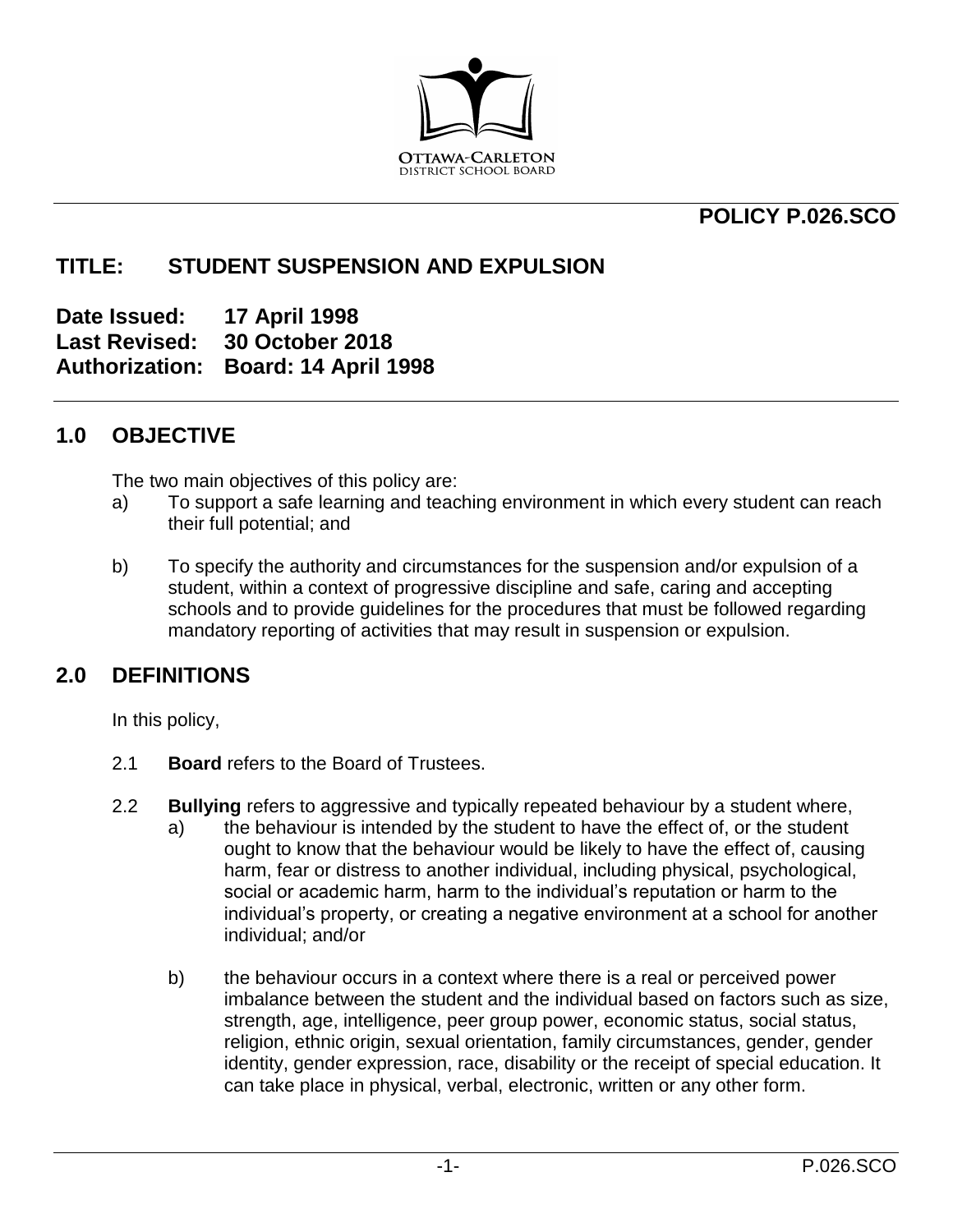- 2.3 **Cyber-Bullying** refers to bullying by electronic means including, but not limited to, creating a web page or a blog in which the creator assumes the identity of another person, impersonating another person as the author of content or messages posted to the internet, communicating material electronically to more than one individual or posting material that may be accessed by one or more individuals. Cyber Bullying can generally be defined as sending or posting harmful or malicious messages or images through e-mail, instant messages, cell phones and websites and other technology. (PR 659 SCO)
- 2.4 **District** refers to the Ottawa-Carleton District School Board.
- 2.5 **Expulsion** is a disciplinary action which results in the removal of a student from school and school related activities for a period of time as specified by the Board. Expulsion is used to address activities typically seen as more severe than those addressed by suspension. The two types of expulsion permitted by the *Education Act* are:
	- a) School Expulsion: an expulsion from the school of the District that the student was attending at the time of the incident; or
	- b) Board Expulsion: an expulsion from all the schools of the District.
- 2.6 **Illegal Drugs** means drugs which have legal limitations on their ownership or use. They are often chemical products or other substances that when ingested, produce a mindaltering effect. This includes prescription drugs that are used for purposes other than as prescribed by the medical professional issuing the prescription.
- 2.7 **Medical cannabis user** means a person who is authorized to possess cannabis for the person's own medical purposes in accordance with applicable federal law.
- 2.8 **Progressive Discipline** refers to a series of measures designed to modify behaviour and may include written work assignment with a learning component, withdrawal of privileges, withdrawal from class, detention, restitution for damages, conflict resolution, individual, peer and group mediation, volunteer service to the school community, referral to counseling, short term suspension, long term suspension, and/or expulsion. Progressive discipline is a whole-school approach that utilizes a continuum of prevention programs, interventions, supports, and consequences to address inappropriate student behaviour and to build upon strategies that promote and foster positive behaviours.
- 2.9 **School Climate** refers the learning environment and relationships found within a school and school community.
- 2.10 **Suspension** refers to the temporary removal of students from school and related activities for a specific period of time where it has been determined that the student has engaged in any activity for which a suspension must be considered and would have a negative impact on the school climate.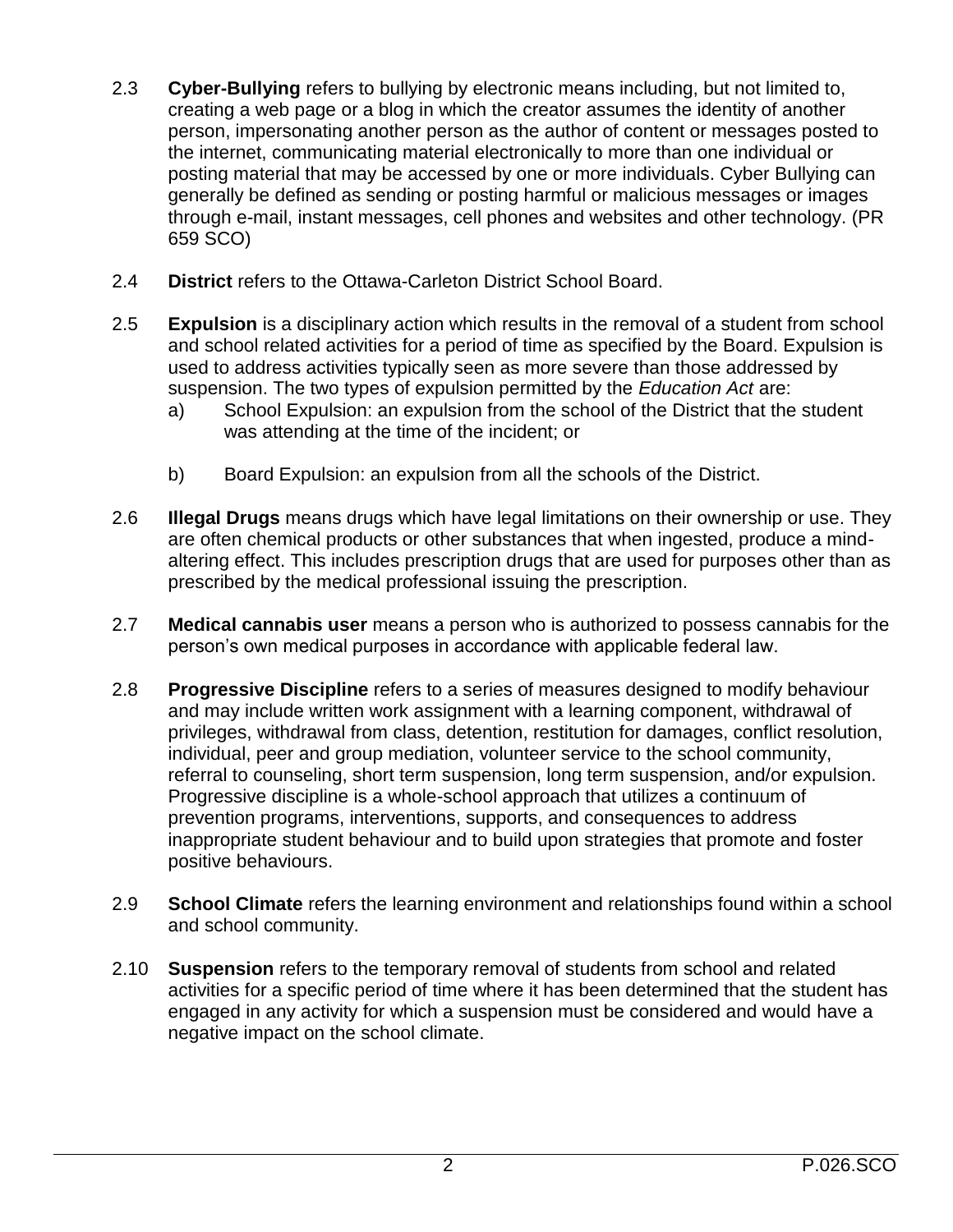# **3.0 POLICY**

# **Mandatory Duty to Report**<br>3.1 The District recogni

- The District recognizes that in order to support an ongoing positive learning environment a principal must be made aware of any incidents or activities that may have a negative impact on school climate. Every employee of the District has a duty to report to the principal as soon as practicable if they become aware that a student may have engaged in an activity that must be considered for suspension or expulsion, or of any incident that may have a negative impact on the school climate.
- 3.2 The duty to report does not apply to volunteers, but is extended to school bus drivers providing transportation for students attending District schools, and any individuals who are not District employees who come into direct contact with students on a regular basis in the normal course of,
	- a) providing goods or services to the Board;
	- b) carrying out their employment functions as an employee of a person who provides goods or services to the Board; or
	- c) providing services to a person who provides goods or services to the Board.
- 3.3 The authority to suspend and/or expel is not limited to conduct on school property but also includes:
	- a) conduct at a school-related activity, conduct on school buses, during field trips, or at other school-related activities off school premises; and
	- b) conduct in other circumstances where engaging in the conduct will have an impact on the school climate.

#### Duty and Authority of a Principal

- 3.4 The authority to suspend a student(s) for a maximum of 20 school days rests with the school principal.
- 3.5 A principal shall seek the approval of the Superintendent of Instruction prior to suspending a student for six or more days, up to a maximum of 20 days.
- 3.6 A principal may make a recommendation for the expulsion of a student, following the suspension of a student and completion of an investigation into the activity.

#### Duty and Authority to Expel

- 3.7 The Board has the authority to expel a student; this decision is made after a formal hearing following an investigation, a report and a recommendation by the principal.
- 3.8 Where a principal has made a recommendation that a student be expelled an Expulsion Hearing Panel shall exercise the powers of the Board and hear and decide the expulsion within 20 school days of the start of the suspension, unless the parties to the expulsion hearing agree on a later deadline.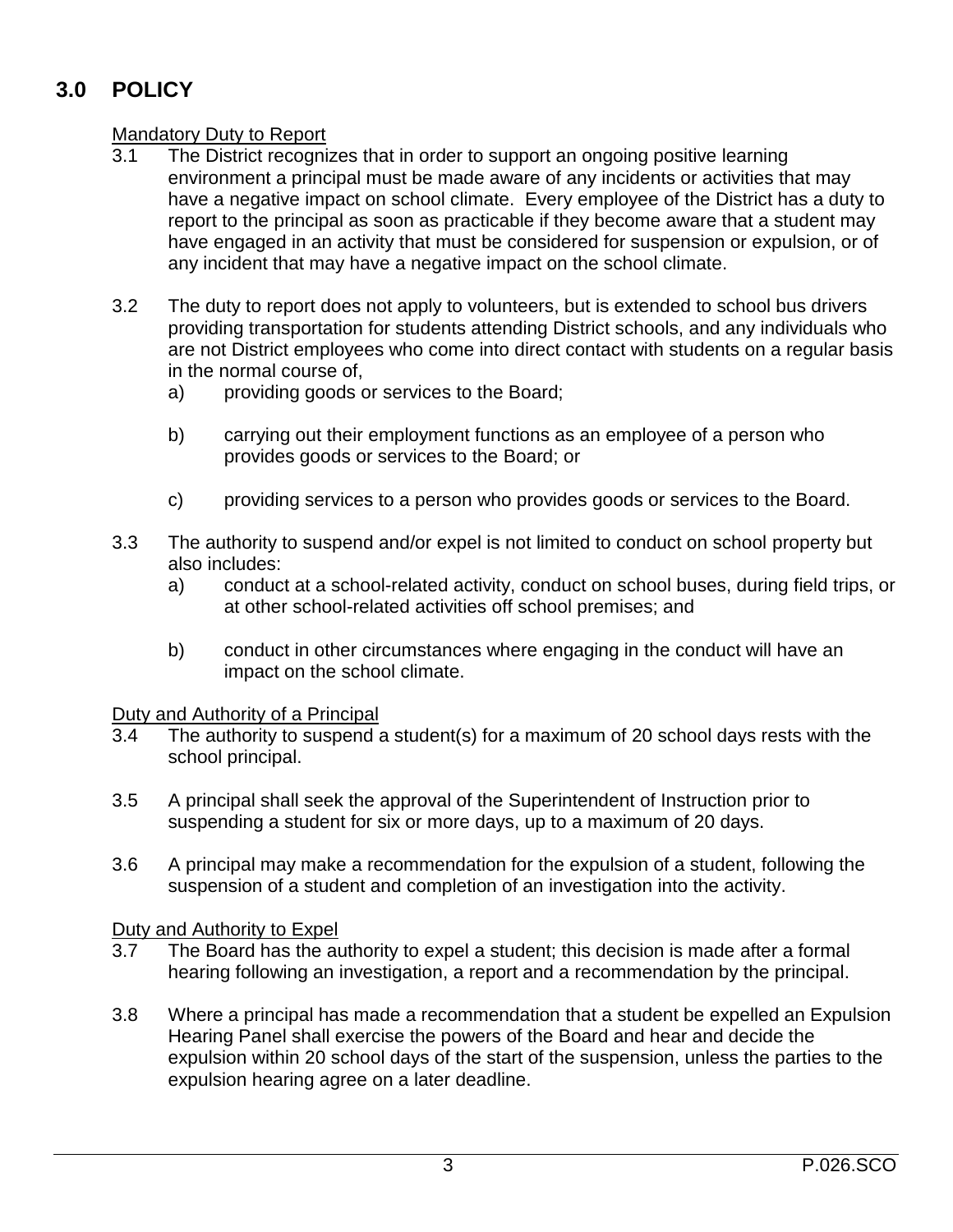3.9 If after hearing the matter, the Expulsion Hearing Panel is satisfied that the student has committed an activity for which expulsion is warranted, the Expulsion Hearing Panel must consider the imposition of an expulsion on the student, as set out in 3.33 of this policy.

## Delegation of Principal's Authority

- 3.10 A principal may delegate the authority to suspend to the vice principal. The authority delegated to the vice principal shall be done in writing, clearly identifying the vice principal's responsibilities and duties for discipline matters within the school. Delegation may include all authority of the principal under Part XIII of the *Education Act* except the final decision regarding a recommendation to the Board to expel a student and the authority to suspend a student for six or more school days.
- 3.11 Teachers may be delegated the authority in writing to initially deal with situations involving activities that occur which must be considered for suspension or expulsion. The teacher must report to the principal or vice-principal any activities that must be considered for suspension or expulsion that are received from staff or others during the principal's absence.
- 3.12 A teacher may not be delegated authority regarding suspension decisions or recommendations regarding expulsion of students.

#### Activities for which suspension must be considered

- 3.13 Under subsection 306(1) of the *Education Act*, a principal must consider whether to suspend a student from one to 20 school days, if they believe that the student has engaged in any of the following activities while at school, at a school-related activity or in other circumstances where engaging in the activity will have an impact on the school climate:
	- a) uttering a threat to inflict serious bodily harm on another person;
	- b) possessing alcohol or illegal drugs or, unless the student is a medical cannabis user, cannabis;
	- c) being under the influence of alcohol or, unless the student is a medical cannabis user, cannabis;
	- d) swearing at a teacher or another person in a position of authority;
	- e) committing an act of vandalism that causes extensive damage to school property or to property located on the premises of the student's school; or
	- f) bullying.
- 3.14 In addition, it is the policy of the Board that a principal shall consider whether to suspend a student from one to 20 school days if they believe that the student has engaged in any of the following activities:
	- a) persistent opposition to authority;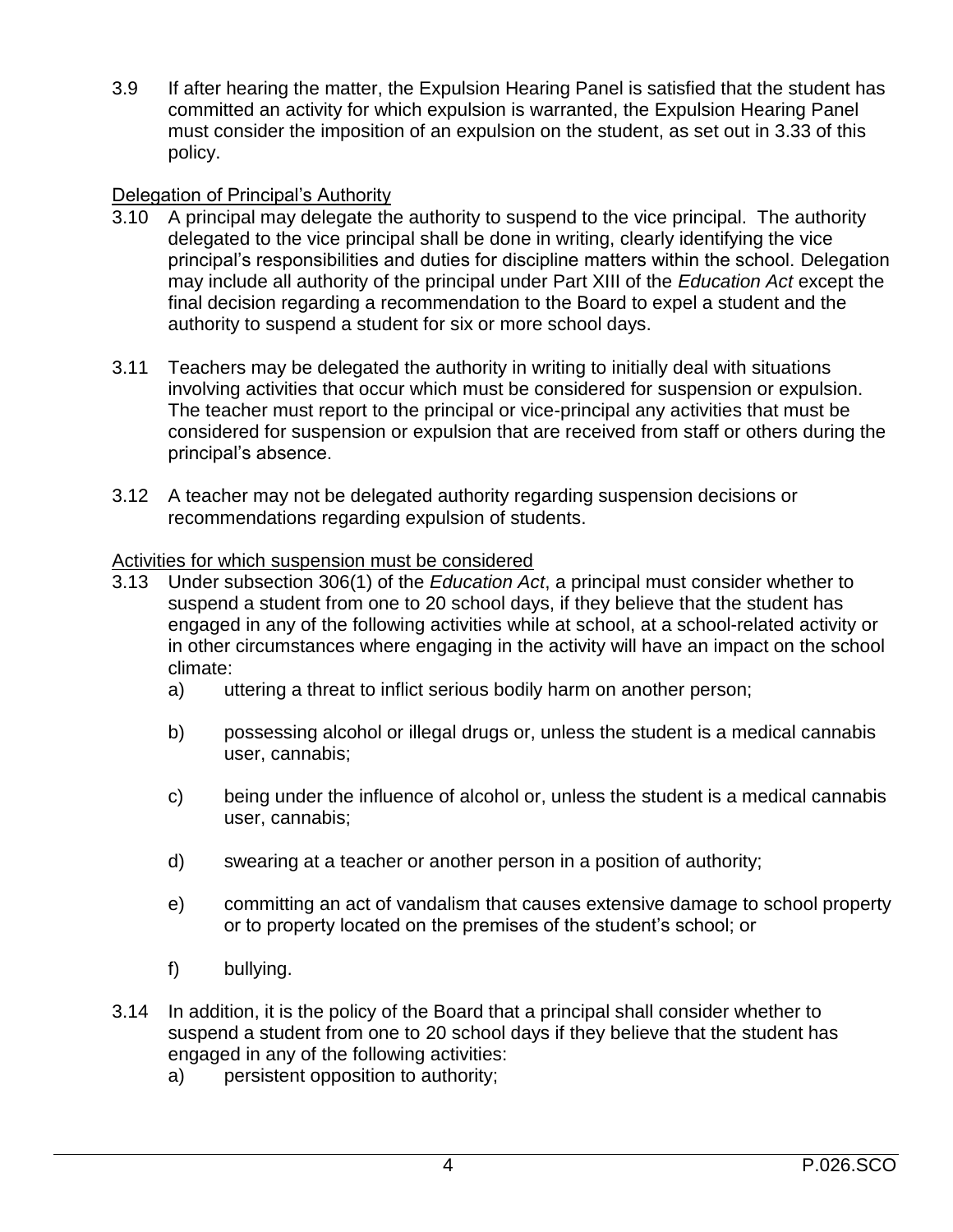- b) habitual neglect of duty as a student as defined by the *Education Act*, District or school policies;
- c) willful destruction of school property or property located on school premises;
- d) profane or improper language;
- e) conduct injurious to the physical or mental well-being of others in the school;
- f) inappropriate use of information technology, as defined in Board policies and procedures;
- g) smoking or vaping on school/District premises;
- h) selling, distributing, or providing illegal drugs, alcohol, cannabis and/or any vaping or tobacco products;
- i) being under the influence of illegal drugs; or
- j) any act considered to be contrary to the Board or school code of conduct.
- 3.15 In conducting their investigation, the principal will act in accordance with the *Education Act*, its regulations and Procedure PR.515.SCO: Student Suspension and Expulsion.

## Activities Leading to Expulsion (Suspension, Investigation and Possible Expulsion)

- 3.16 Under subsection 310(1) of the *Education Act*, a student shall be suspended from their school and all school-related activities for up to 20 school days, and an investigation shall take place if the principal believes that the student has engaged in any of the following activities while at school, at a school-related activity or in other circumstances where engaging in the activity will have an impact on the school climate:
	- a) possessing a weapon, including possessing a firearm;
	- b) using a weapon to cause or to threaten bodily harm to another person;
	- c) committing physical assault on another person that causes bodily harm requiring treatment by a medical practitioner;
	- d) committing sexual assault;
	- e) trafficking in weapons or illegal drugs;
	- f) committing robbery;
	- g) giving alcohol or cannabis to a minor;
	- h) bullying, if,
		- (i) the student has previously been suspended for engaging in bullying; and
		- (ii) the student's continuing presence in the school creates an unacceptable risk to the safety of another person.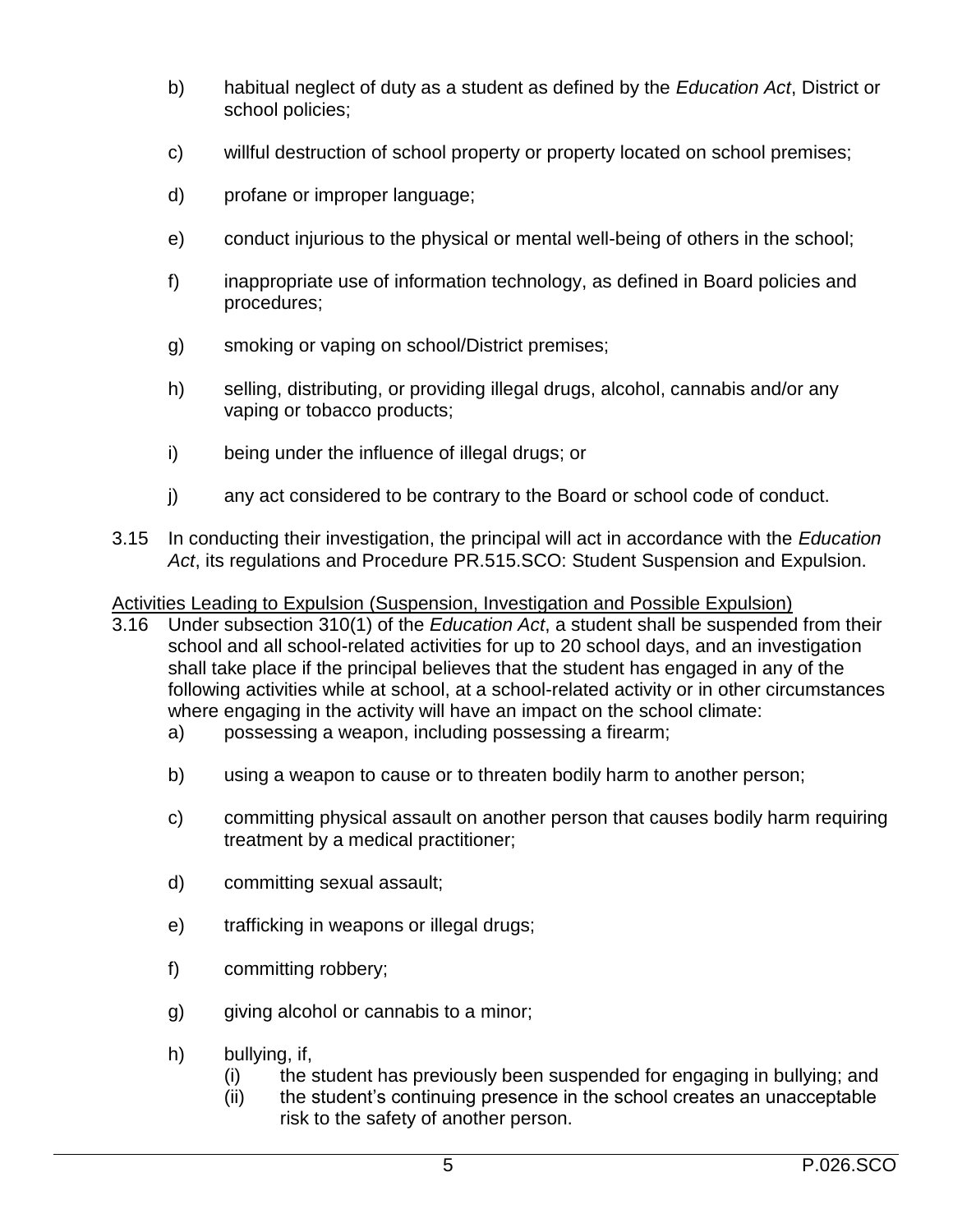- i) any activity listed as a possible reason for suspension in subsection 306 (1) that is motivated by bias, prejudice or hate based on race, national or ethnic origin, language, colour, religion, sex, age, mental or physical disability, sexual orientation, gender identity, gender expression, or any other similar factor; and
- j) any other activity for which a principal must suspend, and, therefore in accordance with this Policy, conduct an investigation to determine whether to recommend to the board that the student be expelled.
- 3.17 The following must lead to suspension, investigation and possible expulsion:
	- a) the student's pattern of behaviour is so refractory that their presence is injurious to the effective learning environment of others;
	- b) the student has engaged in activities that cause their presence in the school to be injurious to the physical or emotional well-being of other persons in the school; or
	- c) the student has engaged in activities that have caused extensive damage to the property of the District or to property on District premises.

## **Mitigating Factors**

- 3.18 In considering whether to suspend a student for engaging in an activity described in 3.13, 3.14, 3.16, 3.17**,** or in considering whether to recommend to the Board that the student be expelled, the principal shall take into account any mitigating or other factors prescribed by regulation. These factors include:
	- a) the student's history, including the number and nature of previous disciplinary consequences as a result of the practice of progressive discipline;
	- b) the student's age;
	- c) whether the activity for which the student may be or is being suspended was related to any harassment of the student because of their race, ethnic origin, religion, disability, gender or sexual orientation or to any other harassment;
	- d) how the suspension or expulsion would affect the student's ongoing education;
	- e) in the case of a student for whom an Individual Education Plan (IEP) has been, or is in the process of being developed,
		- (i) whether the behaviour was a manifestation of a disability identified in the student's IEP;
		- (ii) whether appropriate individualized accommodation has been provided; and
		- (iii) whether the suspension or expulsion is likely to result in an aggravation or worsening of the student's behaviour or conduct.
	- f) whether the student does not have the ability to control their behaviour;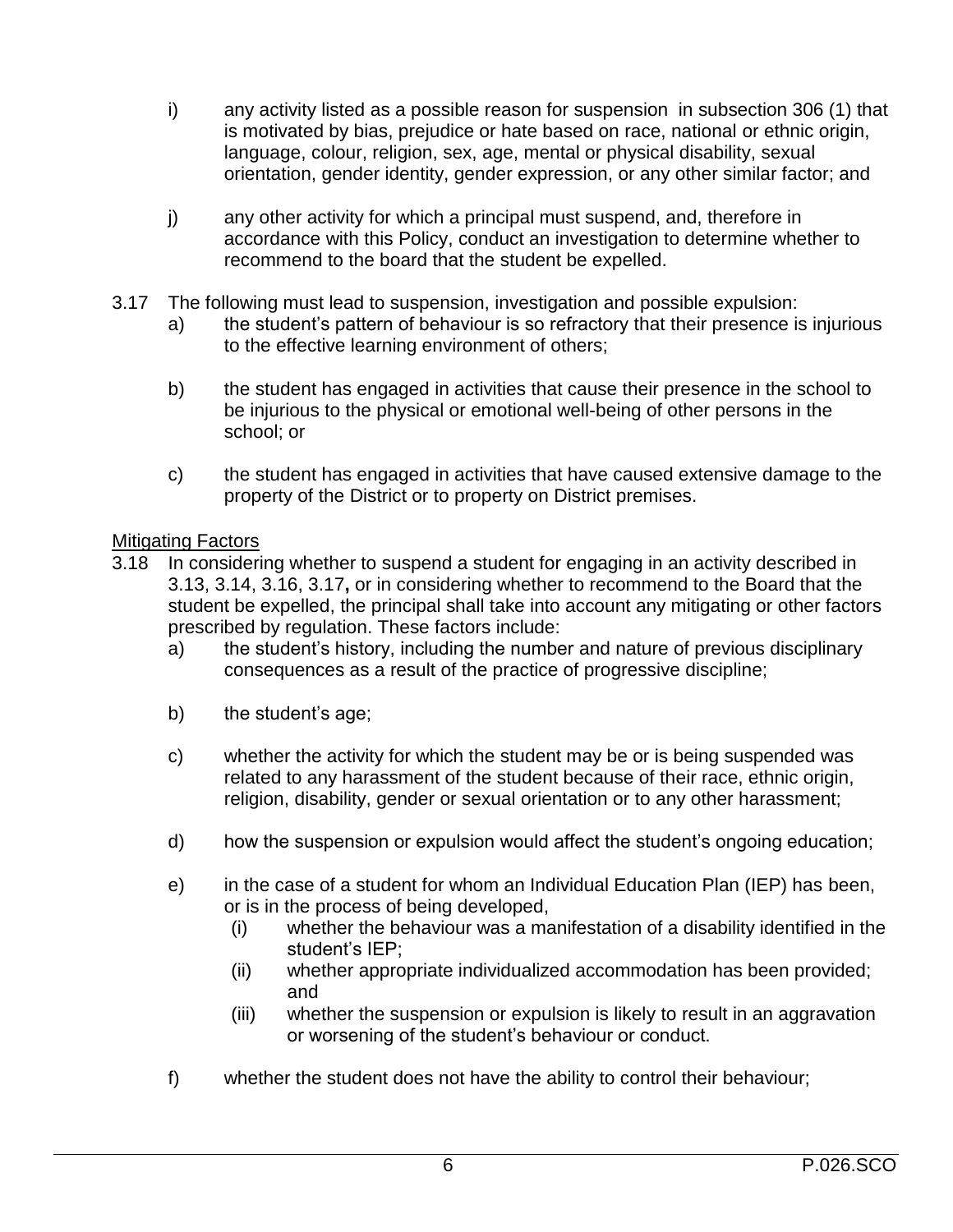- g) whether student does not have the ability to understand the foreseeable consequences of their behaviour; and
- h) whether the student's continuing presence in the school does not present an unacceptable risk to the safety of any person.

## Principal's Investigation

3.19 In order to support a safe, inclusive and accepting school environment, if a student is believed to have engaged in an activity for which expulsion may be considered, a principal shall immediately suspend them and conduct an investigation. The conclusion of the investigation must be either to recommend expulsion to the Board or not recommend expulsion.

## Duration of a Suspension

3.20 The minimum duration of a suspension is one school day and the maximum is 20 school days. In determining the duration of a suspension, the principal shall consider mitigating factors as listed above and any other such matters as the principal considers appropriate.

## Assignment to Program

3.21 The Board is committed to ensuring that all suspended students have the opportunity to continue their education. A student who is suspended will be assigned to a program for suspended students in accordance with Board Procedure PR.511.SCO, Student Suspension. A student who is suspended is not considered to be engaged in schoolrelated activities by virtue of participating in a program for suspended students.

#### Notice of Suspension

- 3.22 A principal who suspends a student shall make all reasonable efforts to inform the student's parents/guardians of the suspension within 24 hours of the suspension being imposed, unless,
	- a) the student is at least 18 years old; or
	- b) the student is 16 or 17 years old and has withdrawn from parental control.
- 3.23 The principal issuing the suspension shall give prompt notification in writing to the student and the parents/guardians (unless the student is at least 18 years old, or the student is 16 or 17 years old and has withdrawn from parental control) and to the appropriate supervisory officer. Appropriate notification shall also be given to the student's teachers.
- 3.24 If a copy of the notice is filed in the student's Ontario Student Record (OSR), it shall be so indicated in writing on the letter of suspension.
- 3.25 The principal is required to inform the parents/guardians of students who have been harmed as a result of any incidents for which suspension or expulsion must be considered. Notwithstanding the above, a principal shall not notify the parents/guardians of a student who is 18 years or older, or who is 16 or 17 years old and has withdrawn from parental control, without prior consent from the student.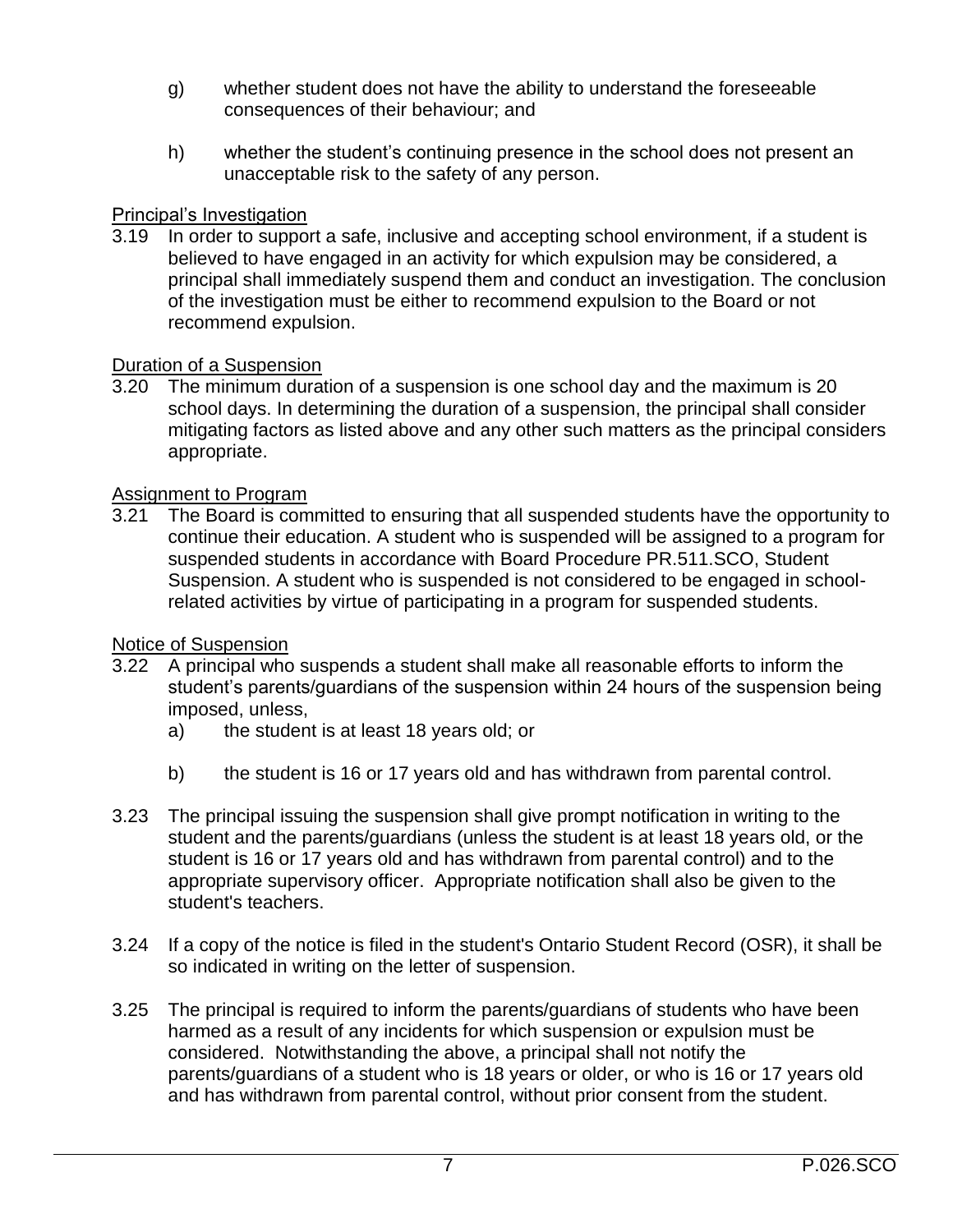3.26 Notification shall not be provided to a parent/guardian of a student if, in the opinion of the principal, doing so would put the student at risk of harm from a parent or guardian of the student. In these circumstances, the District will provide support to the student as outlined in Procedure PR.608.SCO Confidential Communication between Students and Staff.

#### Not Suspend More than Once per Occurrence

3.27 A principal shall not suspend a student more than once for the same occurrence.

#### Appeal of a Suspension

- 3.28 Any suspension, regardless of its duration, may be appealed by the parent/guardian of a student, or the student if they are at least 18 years old, or is 16 or 17 years old and has withdrawn from parental control. The appeal shall be in accordance with P.022.SCO Appeals Hearing Panel (Student Suspension).
- 3.29 A suspension pending a Principal's Investigation may not be appealed until the investigation is closed and the principal, on concluding the investigation, has decided not to recommend to the Board that the student be expelled, but has instead imposed a suspension.

#### **Expulsion**

- 3.30 Before imposing an expulsion the Board shall consider any mitigating or other factors as described above or as prescribed by the Regulation or any such other matters as the Board considers appropriate. If the Board is satisfied that a student has committed an activity for which expulsion is warranted but, nevertheless, believes that one or more of the mitigating factors are relevant to the situation, the Board may impose alternative appropriate discipline, including suspension. They may uphold the suspension, shorten its duration or withdraw it. The Board's decision with respect to the suspension is final.
- 3.31 The Board may expel a student from their school or from all schools of the District.
- 3.32 To support the District's commitment to ongoing learning for every student, the District shall ensure that an expelled student is offered support. A student expelled from their school shall be assigned to another school in the District. A student expelled from all schools shall be assigned to a program for expelled students in accordance with Board Procedure PR.515.SCO Student Suspension and Expulsion.
- 3.33 No expulsion can be imposed if more than 20 school days have expired since the principal suspended the student, unless the parties to the hearing agree upon a later deadline.

#### Appeal of an Expulsion

3.34 The decision of the Board to expel a student may be appealed to the Child and Family Services Review Board of the Province of Ontario.

#### Readmission from an Expulsion

3.35 A student who has received a school expulsion may apply in writing to the Board designate to be re-assigned to the school from which they were expelled.